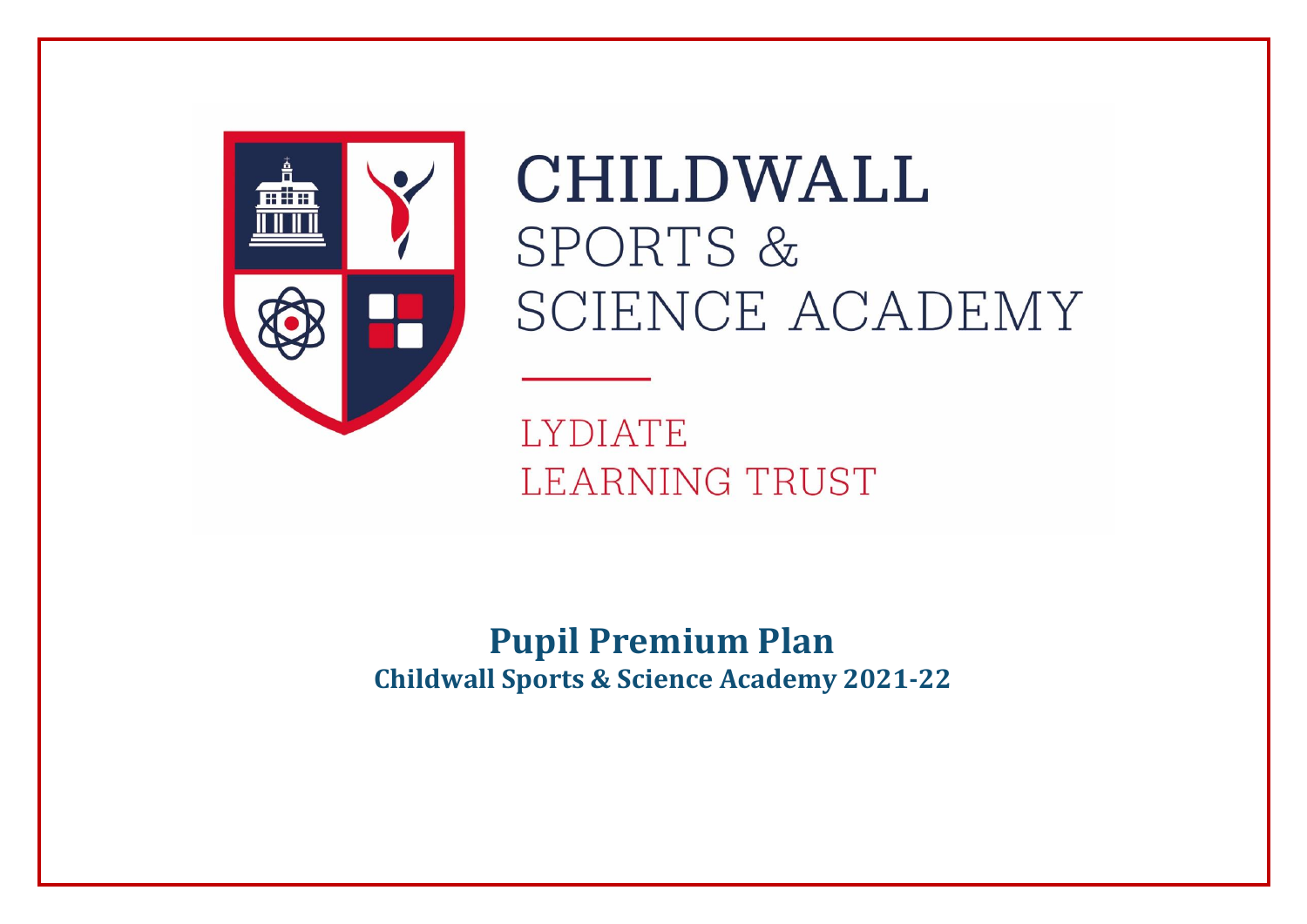## **Disadvantaged Student Statement 2020-21**

| <b>Summary information</b><br>1.                                                                                                                                                                                                                                                                                                                                                                                                                                                                                   |                             |                                                                          |                                                                                 |                                                      |              |  |  |
|--------------------------------------------------------------------------------------------------------------------------------------------------------------------------------------------------------------------------------------------------------------------------------------------------------------------------------------------------------------------------------------------------------------------------------------------------------------------------------------------------------------------|-----------------------------|--------------------------------------------------------------------------|---------------------------------------------------------------------------------|------------------------------------------------------|--------------|--|--|
| <b>School</b>                                                                                                                                                                                                                                                                                                                                                                                                                                                                                                      |                             | Childwall Sports & Science Academy                                       |                                                                                 |                                                      |              |  |  |
| <b>Academic Year</b>                                                                                                                                                                                                                                                                                                                                                                                                                                                                                               | 2021-22                     | <b>Total PP budget</b><br><b>Recovery</b>                                | £450,000<br>Date of most<br>March 2021<br>recent PP<br>£69,528<br><b>Review</b> |                                                      |              |  |  |
| <b>Total Number of Pupils</b>                                                                                                                                                                                                                                                                                                                                                                                                                                                                                      | 996                         | <b>Number of pupils</b><br>eligible for PP                               | 514                                                                             | Date for next<br>internal review<br>of this strategy | October 2021 |  |  |
| As part of the Lydiate Learning Trust we embrace the vision to Engage, Enable and Empower our students.<br>This plan is created to engage with all students eligible for pupil premium funding within Childwall Sports and Science Academy. Our aim is to enable<br>students to show the world their strengths, their ideas and their passion, whilst using their educational experiences to empower them in the future.<br>The Pupil Premium Plan is created in line with the CSSA school priorities for 2021-22. |                             |                                                                          |                                                                                 |                                                      |              |  |  |
| <b>Year Group</b>                                                                                                                                                                                                                                                                                                                                                                                                                                                                                                  | <b>No. in Year</b><br>Group |                                                                          | <b>Access to Pupil Premium</b>                                                  |                                                      |              |  |  |
| $7\overline{ }$                                                                                                                                                                                                                                                                                                                                                                                                                                                                                                    | 184                         |                                                                          | 95 EPP students =51.63% of cohort                                               |                                                      |              |  |  |
| 8                                                                                                                                                                                                                                                                                                                                                                                                                                                                                                                  | 190                         |                                                                          | 90 EPP students = $47.62\%$ of cohort                                           |                                                      |              |  |  |
| 9                                                                                                                                                                                                                                                                                                                                                                                                                                                                                                                  | 183                         |                                                                          | 84 EPP students = 50% of cohort                                                 |                                                      |              |  |  |
| 10                                                                                                                                                                                                                                                                                                                                                                                                                                                                                                                 | 173                         | 92 EPP students = 55.76% of cohort                                       |                                                                                 |                                                      |              |  |  |
| 11                                                                                                                                                                                                                                                                                                                                                                                                                                                                                                                 | 176                         |                                                                          | 115 EPP students = $66.47\%$ of cohort                                          |                                                      |              |  |  |
| 12                                                                                                                                                                                                                                                                                                                                                                                                                                                                                                                 | 81                          | 38 Access vulnerable bursary 47%                                         |                                                                                 |                                                      |              |  |  |
| 13                                                                                                                                                                                                                                                                                                                                                                                                                                                                                                                 | 57                          | 26 Access Bursary (4 of those access Vulnerable bursary) = 46% of cohort |                                                                                 |                                                      |              |  |  |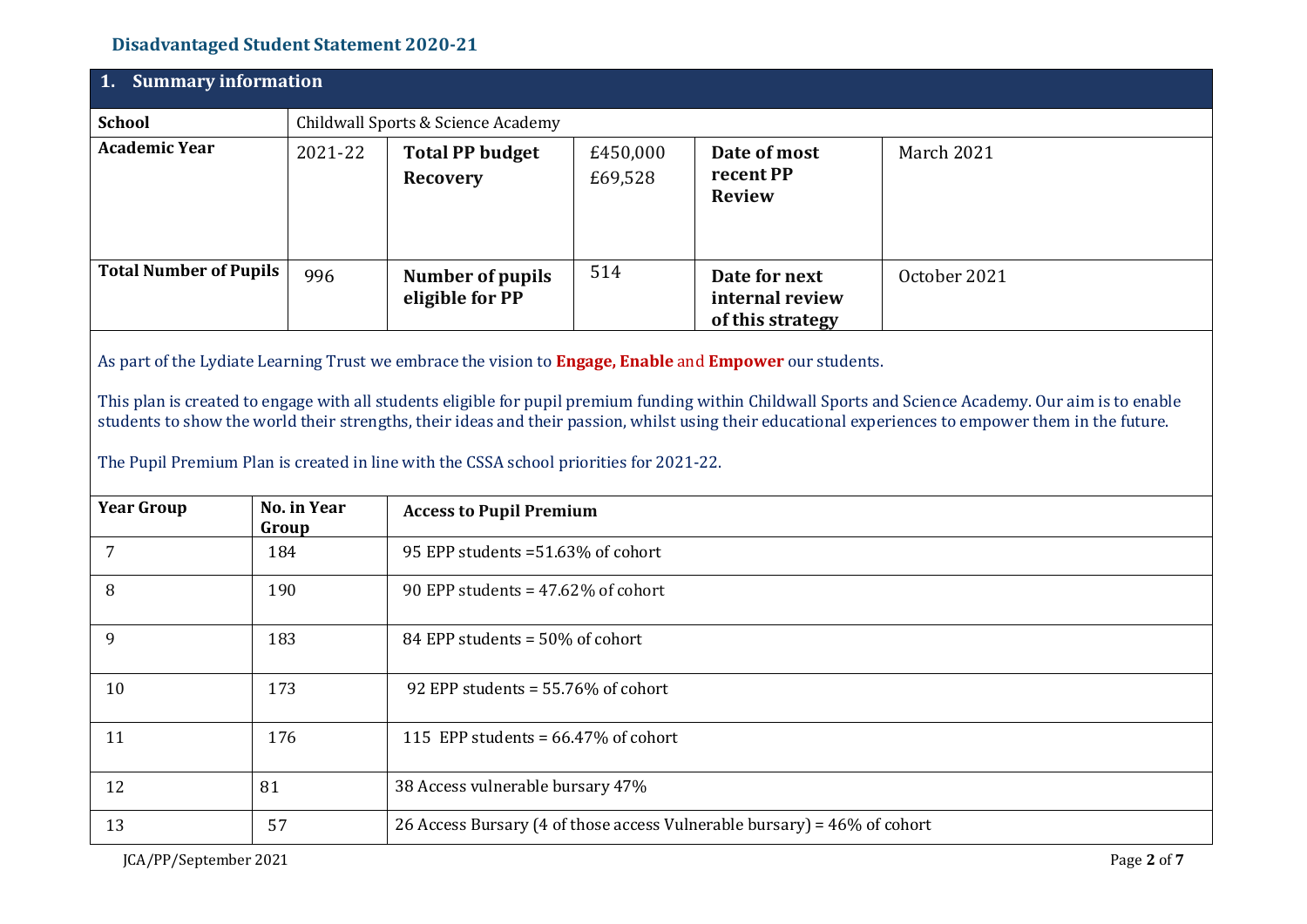| 2. Key Indicators<br>(most recent Year 11)            |                          |                            |  |  |
|-------------------------------------------------------|--------------------------|----------------------------|--|--|
|                                                       | Pupils eligible for PP   | Pupils not eligible for PP |  |  |
|                                                       | 2020-2021                | 2020-2021                  |  |  |
| % Attaining 9-5 in English (Best) and<br><b>Maths</b> | Year 11 24 %             | Year 11:43.9%              |  |  |
| Progress 8 score average                              | Year 11 0.36             | Year 11: 1.04              |  |  |
| Attainment 8 score average (total)                    | Year 11:38.6             | Year 11:48.85              |  |  |
| % Attendance                                          | Year 11: 75.42%          | Year 11: 82.35%            |  |  |
|                                                       | Year 10:86.15%           | Year 10: 91.8%             |  |  |
|                                                       | Year 9: 86.84%           | Year 9: 93.32%             |  |  |
|                                                       | Year 8: 93.29%           | Year 8: 87.23%             |  |  |
|                                                       | Year 7: 91.12%           | Year 7: 96%                |  |  |
|                                                       | <b>All Years: 85.67%</b> | <b>All Years: 92.21%</b>   |  |  |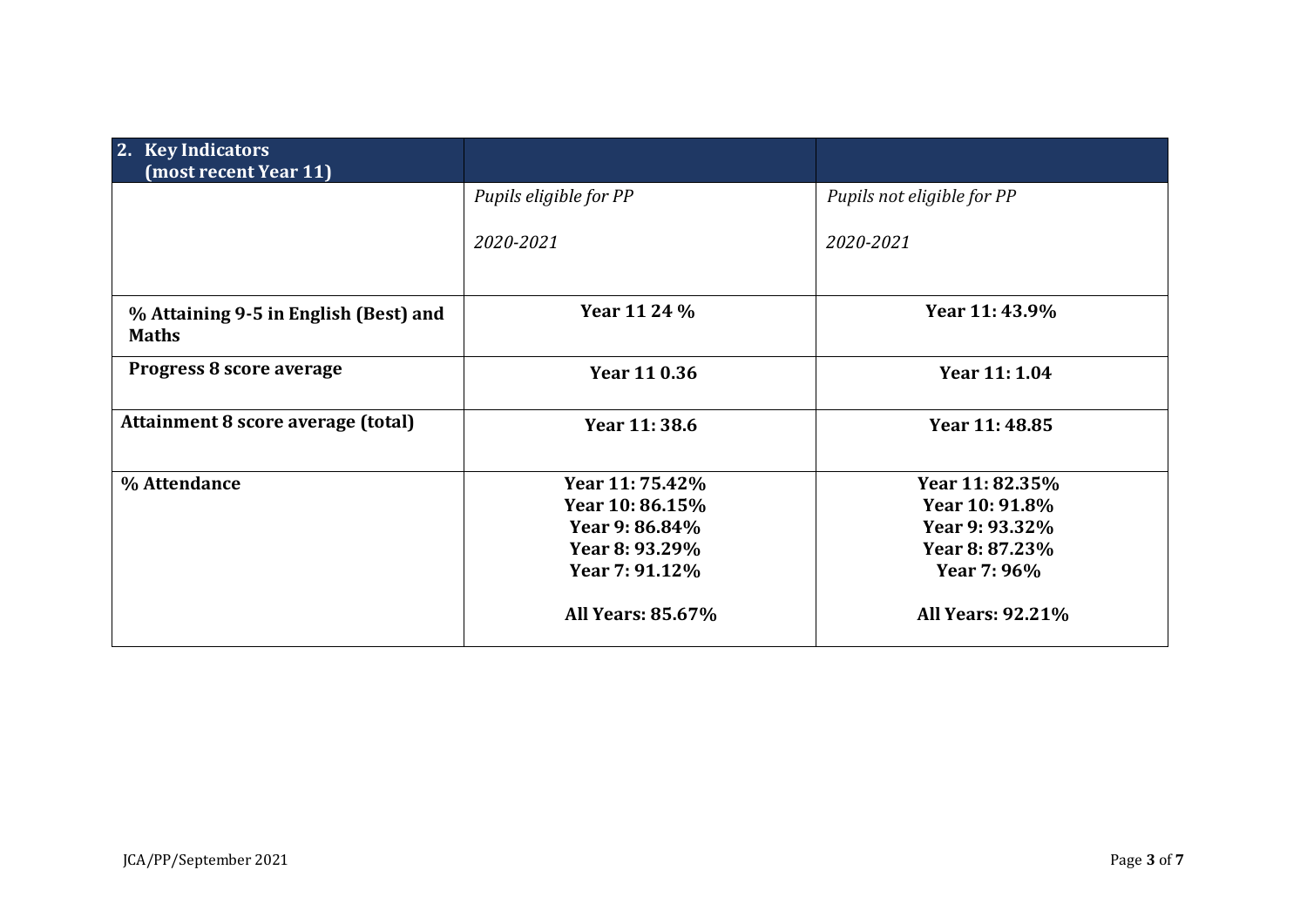## Evidence used in the construction of the plan

EEF guide to PP

EEF Putting Evidence to Work- A school's guide to implementation EEF Guide to Supporting School Planning 2020-21 EEF Rapid Evidence Assessment- Distance Learning April 2020 EFF Social and Emotional Learning Evidence Review Jan 2020 EEF National Breakfast Programme Brilliant Club Impact Report 2020 Tutor Trust Impact Report 2020 EEF Using Maths at KS2 and 3 A Practical Guide to Pupil Premium Marc Rowlands Learning without Labels Marc Rowlands Addressing Educational Disadvantage Marc Rowlands PP led is an ELE for Pupil Premium and led training across Lancashire

| <b>Teaching</b>                                                                                                          |                                                                                                                                                                   |           |                                                                                                                                                                                                                                                          |                                                                  |                        |  |  |
|--------------------------------------------------------------------------------------------------------------------------|-------------------------------------------------------------------------------------------------------------------------------------------------------------------|-----------|----------------------------------------------------------------------------------------------------------------------------------------------------------------------------------------------------------------------------------------------------------|------------------------------------------------------------------|------------------------|--|--|
| Intent                                                                                                                   | <b>Action</b>                                                                                                                                                     | Cost      | Rationale                                                                                                                                                                                                                                                | <b>Staff</b>                                                     | <b>Impacts 2021-22</b> |  |  |
|                                                                                                                          |                                                                                                                                                                   | /Spend to |                                                                                                                                                                                                                                                          |                                                                  |                        |  |  |
|                                                                                                                          |                                                                                                                                                                   | date      |                                                                                                                                                                                                                                                          |                                                                  |                        |  |  |
| To support School<br>Improvement<br>Priorities.                                                                          | 6% of all teachers'<br>salaries to be paid from<br>EPP funding                                                                                                    | £201,000  | EEF PP Guide to EPP. "Ensuring an effective<br>teacher is in front of every class, and that<br>every teacher is supported to keep<br>improving, is the key ingredient of a<br>successful school and should rightly be the<br>top priority for spending." | JCA<br><b>NKA</b><br><b>IVI</b><br><b>TMA</b><br>Subject Leaders |                        |  |  |
| Quality first teaching<br>and learning in every<br>classroom is<br>effective with<br>appropriate<br>adaptations evident. | To enhance the current<br>SLAs with OSSME and<br>ADHD foundation, to<br>allow more time for<br>staff training and<br>support for individuals<br>and their parents | £10,000   | Specialist support for students, teachers,<br>LSAs and families increases awareness.<br>Improves the use of effective adaptations to<br>engage our students with particular needs.                                                                       | PWA/EWY                                                          |                        |  |  |
|                                                                                                                          | Total                                                                                                                                                             | £215,000  |                                                                                                                                                                                                                                                          |                                                                  |                        |  |  |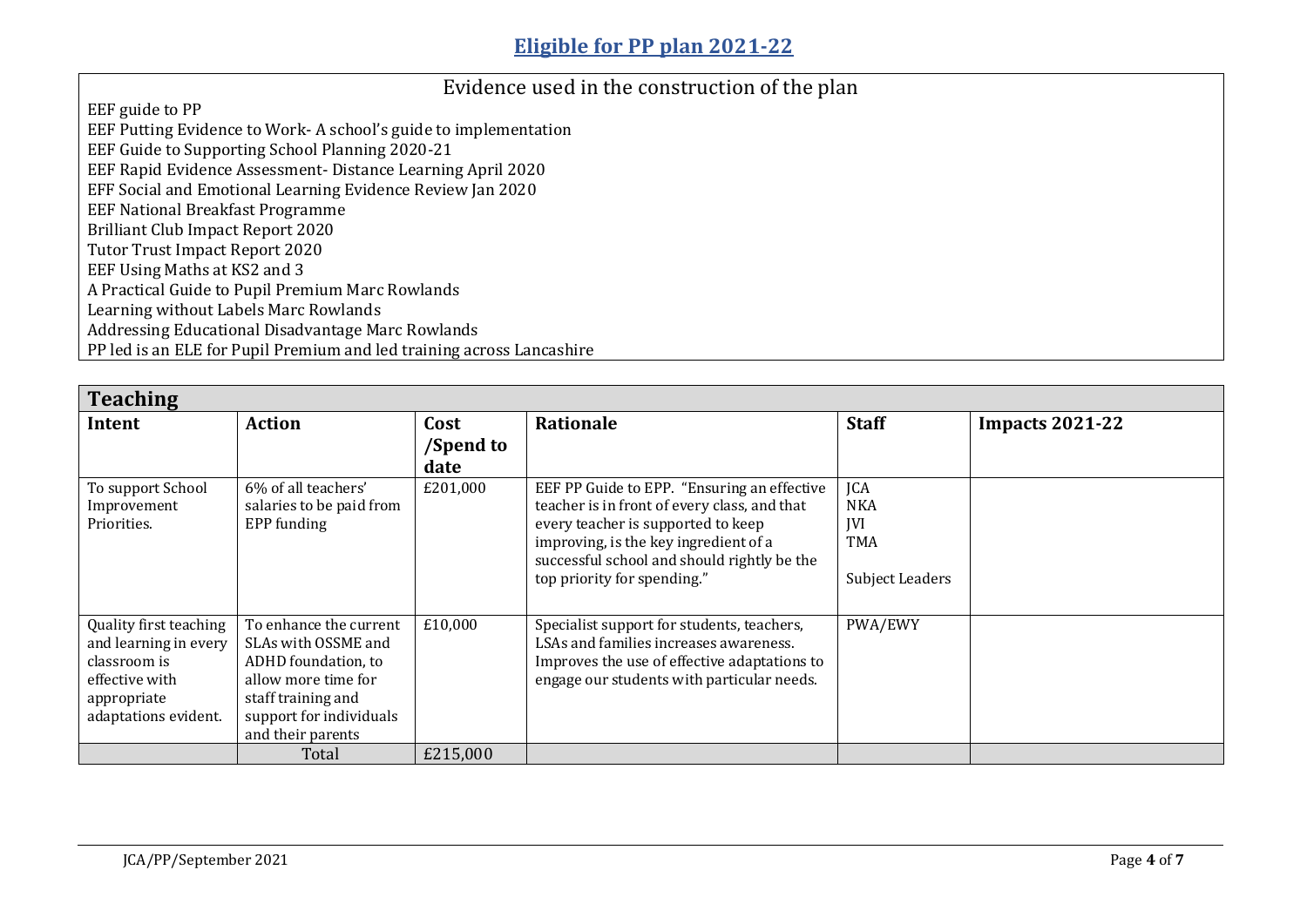| <b>Targeted Academic Support</b>                                                               |                                                                                                                                                                              |                            |                                                                                                                                                                                                                                                                                 |                            |                |  |  |
|------------------------------------------------------------------------------------------------|------------------------------------------------------------------------------------------------------------------------------------------------------------------------------|----------------------------|---------------------------------------------------------------------------------------------------------------------------------------------------------------------------------------------------------------------------------------------------------------------------------|----------------------------|----------------|--|--|
| Intent                                                                                         | <b>Action</b>                                                                                                                                                                | Cost                       | Rationale                                                                                                                                                                                                                                                                       | <b>Staff</b>               | <b>Impacts</b> |  |  |
| To create a<br>targeted academic<br>support<br>programme for<br>students in all year<br>groups | Supporting parents<br>using online<br>platforms. Named<br>staff lead on<br>communications<br>and training with<br>parents from all<br>core and<br>Humanities                 | $£500 \times 8 =$<br>£4000 | 1) Essential to blended learning; next<br>stage is to enable and empower<br>parents to support their children at<br>home.                                                                                                                                                       | JVI/JCA                    |                |  |  |
| Academic Mentor                                                                                | To use the NTP<br><b>Academic Mentor</b><br>Programme to<br>support students in<br>Hum/Maths/Art                                                                             | £7200                      | The impact 47 students across all years<br>had support from humanities academic<br>mentor 47% improved their grade from<br>starting point. Many students on the<br>programme to develop confidence<br>within subject area. 90% of cohort<br>gained an on target or above grade. | JCA/KHO/EBE/<br><b>PWA</b> |                |  |  |
|                                                                                                | Additional targeted<br>academic support<br>for EAL 0.5 days of<br><b>EMTAS</b> support and<br>the use of Lexonik<br>Leap to drive<br>improvement in<br>reading and literacy. | £44,000                    | 2) 28% of EPP are EAL, currently we<br>have 2.5 days of support. 3 full days,<br>plus the use of Lexonik Leap will<br>allow support for a wider range of<br>students.                                                                                                           | LHA/PWA                    |                |  |  |
|                                                                                                | To utilise the NTP<br>programme                                                                                                                                              | £10,000                    | The progress data demonstrates<br>positive progress with an average<br>improvement of 1.5 grades across all<br>three subjects.                                                                                                                                                  | FL/CTO/JCA                 |                |  |  |
|                                                                                                | Total                                                                                                                                                                        | £65,200.00                 |                                                                                                                                                                                                                                                                                 |                            |                |  |  |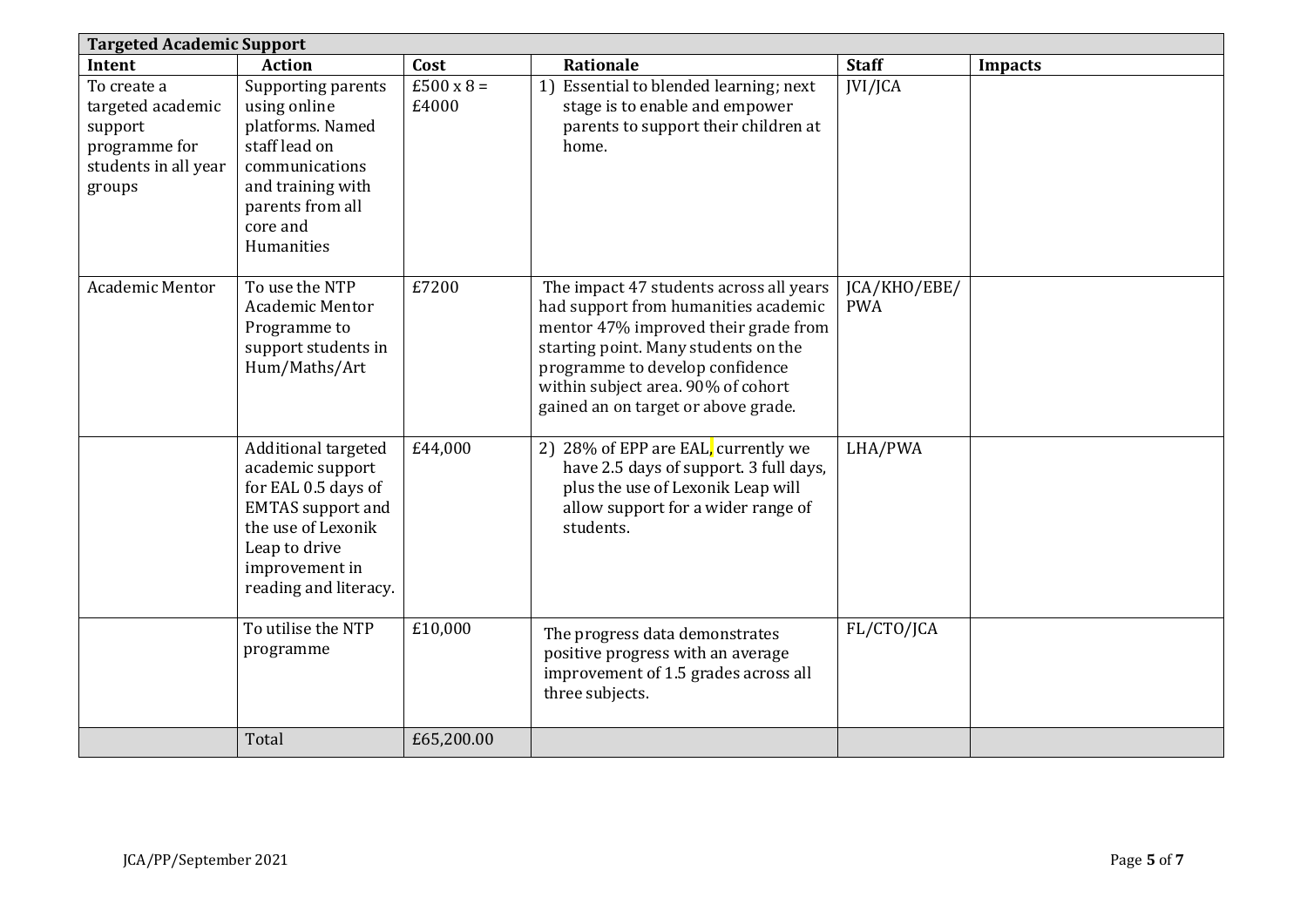| <b>Wider Strategies</b> |                                                                                                                                                                                                                                                                                                              |                                    |                                                                                                                                                                                                                                                                                                                                                                                                                               |                                       |                |  |  |
|-------------------------|--------------------------------------------------------------------------------------------------------------------------------------------------------------------------------------------------------------------------------------------------------------------------------------------------------------|------------------------------------|-------------------------------------------------------------------------------------------------------------------------------------------------------------------------------------------------------------------------------------------------------------------------------------------------------------------------------------------------------------------------------------------------------------------------------|---------------------------------------|----------------|--|--|
| Intent                  | <b>Action</b>                                                                                                                                                                                                                                                                                                | Cost                               | Rationale                                                                                                                                                                                                                                                                                                                                                                                                                     | <b>Staff</b>                          | <b>Impacts</b> |  |  |
|                         | Appointment of a full-time, on<br>site careers co-ordinator (Year<br>7-13) at CSSA.                                                                                                                                                                                                                          | £20,000                            | 3) A careers co-ordinator will provide<br>effective CIAG for all years, ensuring<br>informed decisions at KS3/4 and KS4/5.<br>Student interest and ambition will be guided<br>by their experiences as they progress<br>throughout the school.                                                                                                                                                                                 | <b>PWA</b>                            |                |  |  |
|                         | Brilliant club cohort (Year 9)                                                                                                                                                                                                                                                                               | £3222                              | 4) Students following The Brilliant Club<br>programme are "significantly more likely to<br>receive an offer and progress to a selective<br>university than similar pupils"                                                                                                                                                                                                                                                    | <b>KHO</b>                            |                |  |  |
|                         | Appoint a lead for Personal<br>Development (TLR2a or b)                                                                                                                                                                                                                                                      | £4700                              | 5) To ensure consistency and QA of PD<br>across the school                                                                                                                                                                                                                                                                                                                                                                    | EAT                                   |                |  |  |
|                         | 8-11) SEMH:<br>Deploy a programme of<br>bespoke interventions to<br>address attendance and<br>potential barriers to attending<br>school (Year 7-11)<br>To ensure EPP students are<br>gaining access to the<br>emotional support needed in<br>school via school counselling<br>service. Increase the hours of | £2500<br>£1000<br>£12,127<br>£8000 | Strong pastoral care is the foundation stone<br>of a successful strategy. It should be seen as<br>any the bedrock of any efforts to tackle<br>education disadvantage. Evidence should<br>be valued in pastoral approaches as much as<br>academic approaches. (Addressing<br>Educational Disadvantage-The Essex Way<br>Marc Rowlands.)<br>Social and emotional interventions can have<br>an overall average impact of 4 months | PWA/KM<br>A/<br>DRI/MLA<br><b>PWA</b> |                |  |  |
|                         | support for 2020-21, due to<br>the impact of COVID 19<br>Introduction of the Thrive<br>programme to support EPP<br>student wellbeing and<br>engagement in learning.<br>To provide equal access to<br><b>Mental Health Awareness</b><br>Week and visiting speakers.<br>Provide essential equipment            | £2500<br>£16,000<br>£3000          | additional progress on attainment. (EEF)<br>All students are fully prepared for learning                                                                                                                                                                                                                                                                                                                                      | <b>PWA</b><br><b>JCA</b>              |                |  |  |
|                         | for school to ensure all<br>students are ready to learn and                                                                                                                                                                                                                                                  |                                    | before they enter the classroom                                                                                                                                                                                                                                                                                                                                                                                               |                                       |                |  |  |